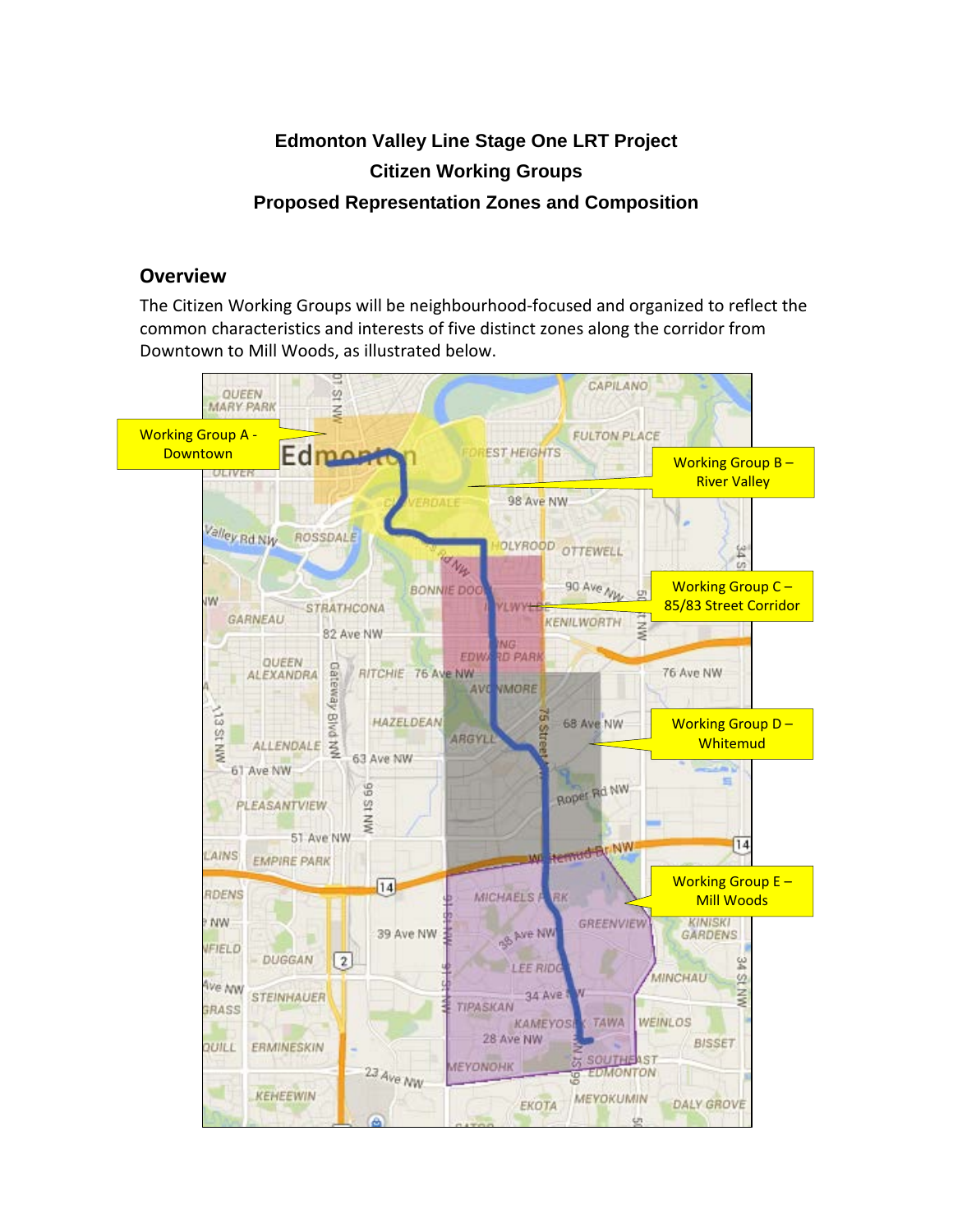## **Working Group B – River Valley Zone**

Location:

South/east of north valley edge (Grierson Hill/Jasper Avenue), south of Rowland Road, generally west of 84 Street, generally north of 93 Avenue and Mill Creek Ravine.



Composition:

- 2 representatives assigned by Riverdale Community League
- 2 representatives assigned by Cloverdale Community League
- 2 assigned by Strathearn Community League
- Consider 1 assigned by Bonnie Doon community League
- 2 solicited from the community at large
- 1 from the Edmonton Ski Club
- 1 from the Edmonton Folk Festival Society
- 1 from the Edmonton Chinese Garden Society
- 1 from the Muttart Conservatory and/or 1 from Edmonton Horticultural Society
- 1 from local seniors community, in consultation with Edmonton Seniors Coordinating Council
- 1-2 representing local schools, in consultation with school boards